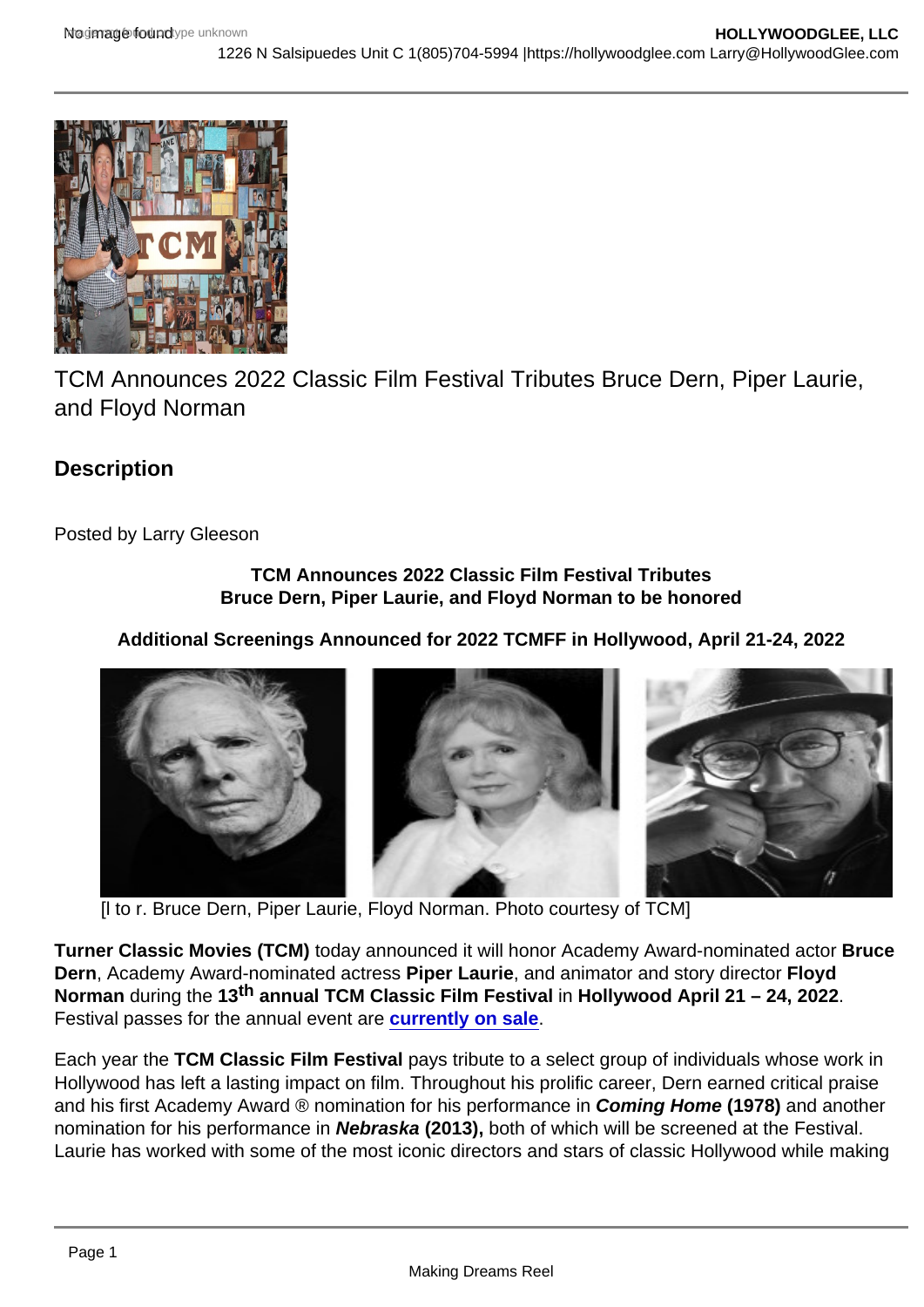a name for herself in Has Anybody Seen My Gal? (1952) and her Academy Award ® nominated turn in The Hustler (1961). Laurie will introduce both films at the Festival. Having bolstered his career through a lasting partnership with Walt Disney Studios, Norman worked as an animator on several Disney classics including The Jungle Book (1967) which will play at the El Capitan Theatre during the Festival.

One of the Festival's many fan-favorite events includes the poolside screenings presented by Citi, the Official Card of the Festival, at the historic Hollywood Roosevelt Hotel. This year is no exception with cult favorites like Soylent Green (1973), which is set in 2022, with actress Leigh Taylor-Young in attendance; a 40th-anniversary screening of Fast Times at Ridgemont High (1982); and the Elvis classic Blue Hawaii (1961) being featured.

Other screenings during the TCM Classic Film Festival include a midnight screening of Polyester (1981) with Odorama; the film noir I, The Jury (1953) in its original 3-D format; and a special presentation of the silent film 7<sup>th</sup> Heaven (1927), accompanied in person by the Mont Alto Motion Picture Orchestra .

TCM recently updated the health protocols and safety measures for the event. Get the latest guidelines here: [tcm.com/festival.](https://tcm.us16.list-manage.com/track/click?u=cfb223e265ad332b422ebe4a2&id=408eed5465&e=5c049257b7)

About the 2022 TCM Classic Film Festival

Movie lovers from around the globe will descend upon Hollywood for the 13<sup>th</sup> edition of the TCM Classic Film Festival . The 2022 Festival is set to take place from Thursday, April 21 – to Sunday, April 24, 2022. Over four packed days and nights, attendees will be treated to an extensive lineup of great movies, appearances by legendary stars and filmmakers, fascinating presentations and panel discussions, special events, and more.

TCM Primetime host Ben Mankiewicz will serve as the official host of the TCM Classic Film Festival. The Festival's official hotel and central gathering point will be The Hollywood Roosevelt Hotel , which has a longstanding role in movie history and was the site of the first Academy Awards® ceremony. The Hollywood Roosevelt Hotel will also offer special rates for Festival attendees. Screenings and events during the Festival will be held at the TCL Chinese Theatre IMAX ®, the TCL Chinese 6 Theatres , the Hollywood Legion Theater at Post 43 , and the El Capitan Theatre . For the latest news and information, follow us on social at #TCMFF.

This year's theme is "All Together Now: Back to the Big Screen." In 2022, reunite with fellow fans,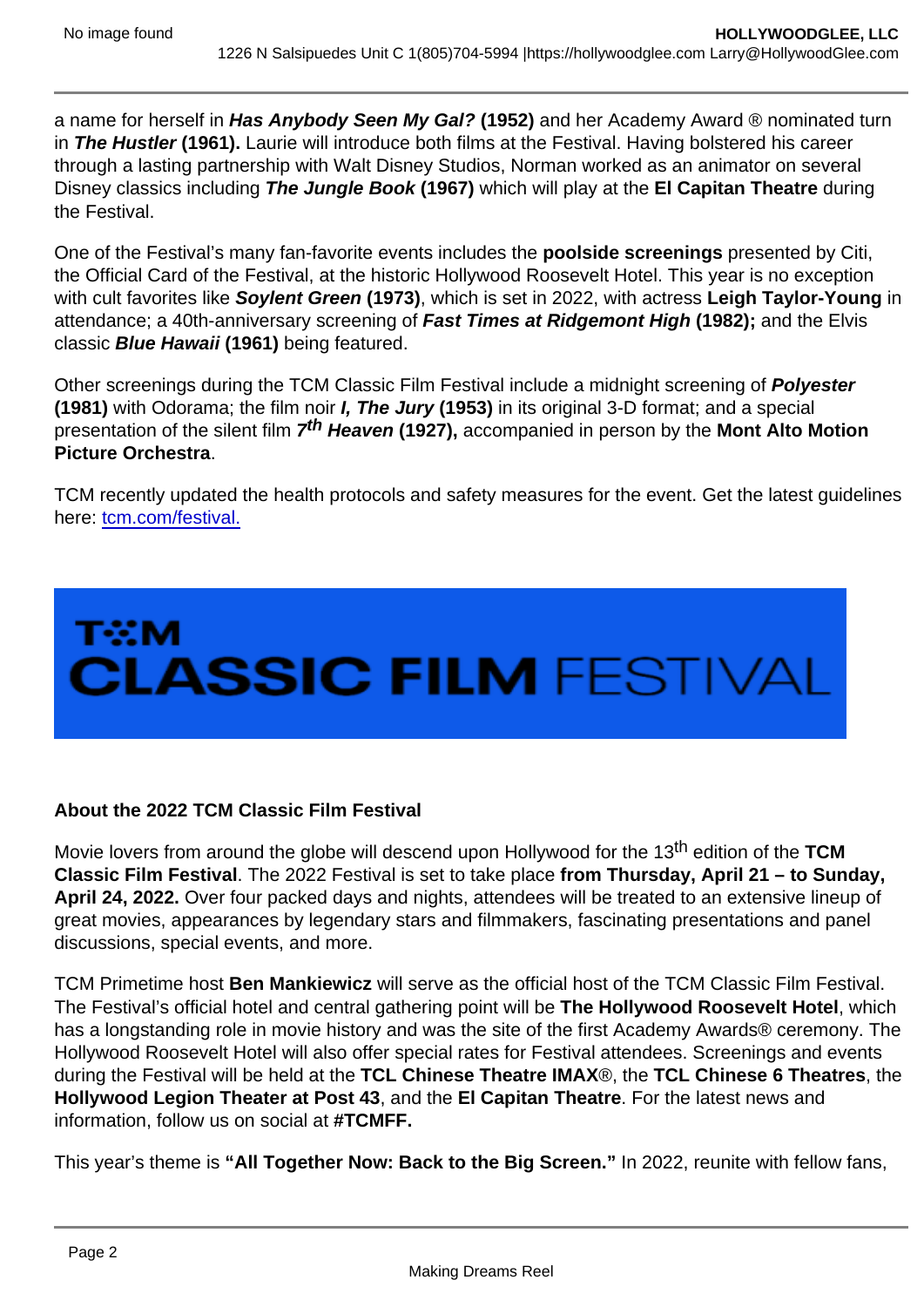the movies, the memories, the stars, and the glamour. It's all back live and in person, just as it should be, and where it all began in Hollywood. From high school reunions to homecomings, TCM will celebrate milestones from the past as we look forward to making new memories together.

## **About Bruce Dern**

Two-time Oscar nominee Bruce Dern's tremendous career is made up of playing both modern-day heroes and legendary villains. Through decades of lauded performances, Dern has acquired the reputation of being one of the most talented and prolific actors of his generation.

A celebrated stage actor, Dern was trained by famed director Elia Kazan at the legendary The Actor's Studio and made his film debut in Kazan's "Wild River" in 1960. In the '60s, Dern also found success as a distinguished television actor. He appeared regularly in contemporary Western TV series, as well as on "Alfred Hitchcock Presents." Mr. Hitchcock was such a fan of Dern's that he cast him in "Marnie" and "Family Plot" (Hitchcock's final film).

Also during the 60s, Dern went on to work with director Roger Corman and appeared in several of his classic and decade-defining films including "Wild Angels." He also received critical success during that time for films such as "They Shoot Horses, Don't They?" and "Drive, He Said." Dern goes down in history for his role as Long Hair in "The Cowboys," in which he became the only man ever to kill John Wayne on screen.

Dern went on to star in such classic films like "The King of Marvin Gardens" with Jack Nicholson and Ellen Burstyn as well as playing Tom Buchanan in "The Great Gatsby" (for which he received a Golden Globe nomination). It was his brilliant and powerful performance in Hal Ashby's "Coming Home" that earned him both an Academy Award and Golden Globe nomination.

Dern has starred in over 100 films in his career, including: "Silent Running," "The Haunting," "Last Man Standing," "The Hateful Eight," "Our Souls at Night," "The Peanut Butter Falcon," and "Once Upon a Time in Hollywood."

In 2013, Dern earned his second Academy Award nomination for his heralded role in Alexander Payne's "Nebraska." That role also garnered him the Best Actor Award from the Cannes Film Festival and the National Board of Review. He was also nominated for a BAFTA, Golden Globe, Independent Spirit Award, Broadcast Film Critics Association Award, and Screen Actors Guild Award. Dern was also nominated for an Emmy in 2011 for his portrayal of polygamist patriarch Frank Harlow in HBO's hit drama "Big Love."

In 2010, Dern received the prestigious Hollywood Walk of Fame star along with his ex-wife Diane Ladd & daughter Laura Dern, the only family in history to receive their Stars in one ceremony.

## **About Piper Laurie**

Piper Laurie was born Rosetta Jacobs in Detroit, Michigan, to parents of Russian and Polish ancestry. Piper had been studying acting with Benno and Betomi Schnider for three years when she auditioned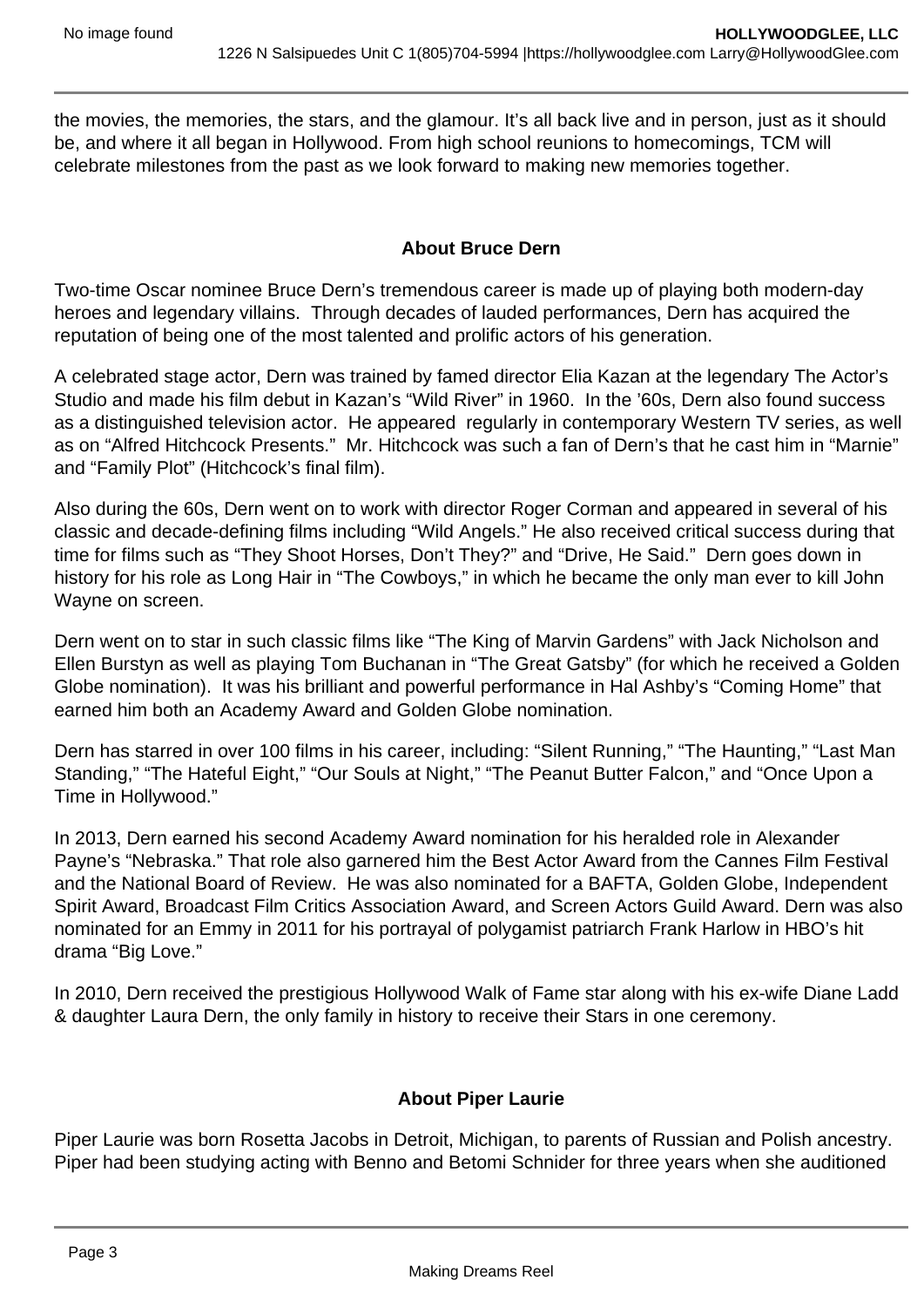for Universal Studios, who signed her to a long-term contract. They made more than 20 films starring the teenage girl opposite such actors as Tony Curtis, Rock Hudson, and Tyrone Power. Disgusted with the lack of serious roles, Laurie finally broke her lucrative Hollywood contract, moved to New York, lived on a budget, worked on live television and in theater, and within two years changed her life and her career.

Piper Laurie is a three-time Oscar nominee. She was nominated by BAFTA, as well as the Academy of Motion Picture Arts and Sciences, for Best Foreign Actress and Best Actress in a Leading Role, respectively, for her performance in The Hustler (1961) with Paul Newman. She stopped working for 15 years after The Hustler to devote her energies to the Civil Rights movement and to the Vietnam War, feeling acting was less important. When she accepted work again, she was nominated for an Academy Award for Best Supporting Actress in the original Carrie (1976) with Sissy Spacek and again as Best Supporting Actress in Children of a Lesser God (1986) with Marlee Matlin. Laurie won the Golden Globe for her role in the David Lynch cult favorite Twin Peaks and was nominated for an Emmy for both Best Actress and Best Supporting Actress in Twin Peaks. She has been nominated 12 times for an Emmy, including one for the original and celebrated live broadcast of The Days of Wine and Roses with Cliff Robertson and directed by John Frankenheimer, as well as for her comedic performance in Frasier. She won the Emmy for Promise opposite James Woods and James Garner. She was Harvard's Hasty Pudding Woman of the Year, and she also received an SFECA award for her performance as Dolly in the film The Grass Harp (1995).

In 2010, she played an ancient grandma who learns to smoke a bong in the feature film Hesher, with Joseph Gordon Levitt and Natalie Portman. Most recently she has appeared as Grandma Verna Wershe in White Boy Rick (2018), starring Matthew McConaughey, and as Rose Muller in Snapshots (2018) directed by Melanie Mayron.

In 2013, she made her musical stage debut in A Little Night Music as the glamorous Madame Armfeldt.

Ms. Laurie performed on Broadway in the Tony-nominated Lincoln Center production of Mornings at Seven directed by Dan Sullivan at the Lyceum Theatre. She also appeared on Broadway in the 20th Anniversary production of The Glass Menagerie at the Brooks Atkinson, in which she played Laura, with Maureen Stapleton as Amanda.

Off-Broadway, she has appeared in Molly Kazan's Rosemary and the Alligators and Larry Kramer's The Destiny of Me. She toured in a one-person play about Zelda Fitzgerald, written by Bill Luce. In 2010, she directed Jim Brochu in his one-man show Zero Hour, for which he received the Drama Desk Award for best solo performance on or off-Broadway, playing Zero Mostel.

Piper Laurie is divorced from Wall Street Journal's movie critic, Pulitzer Prize-winner Joe Morgenstern. Their daughter lives in Oregon. Laurie's autobiography Learning to Live Out Loud was published by Crown in 2011 to rave reviews and is now available as an audiobook on Audible.com.

## **About Floyd Norman**

**Disney Legend Floyd Norman** is an American animator, storyman, and beloved "troublemaker" whose 65+ year career represents creative perseverance. Born in Santa Barbara in 1935, Norman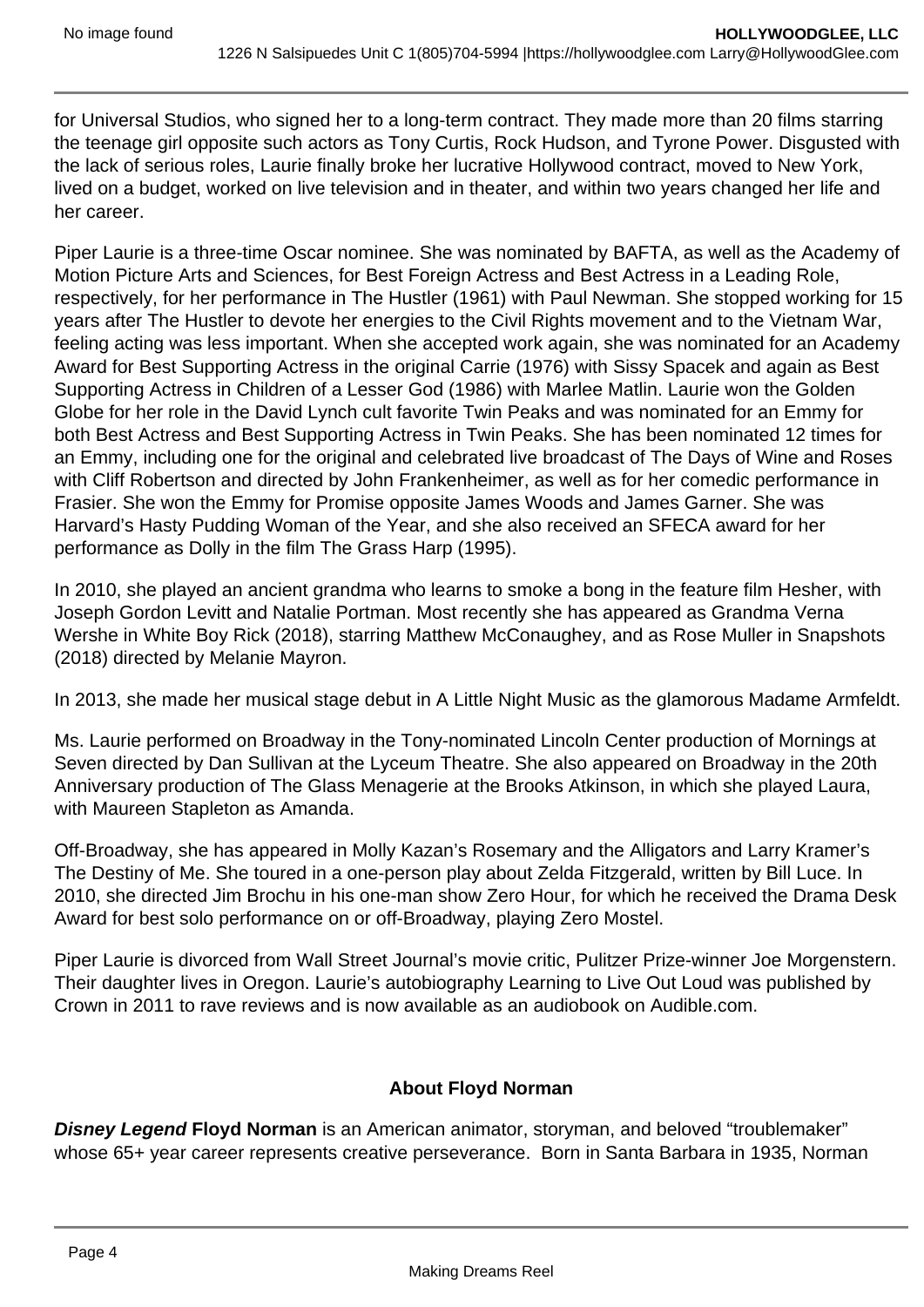began his career in high school as an assistant to Bill Woggon on Archie Comic's Katy Keene. After honing his artistic skills at ArtCenter College of Design in Los Angeles, Norman was hired by the Walt Disney Company in 1956. He would become the first African American artist to work at Disney longterm.

At 20 years old, he received daily masterclasses from Walt's leading animators – the Nine Old Men. After completing his work as an assistant inbetweener on Sleeping Beauty (1959), Norman was drafted into the military to serve in the Korean War. After his tour of duty, Norman would return to Disney to work on 101 Dalmatians (1961), The Sword in the Stone (1963), and Mary Poppins (1964). Simultaneously, Norman was placing pointed gag drawings around the Disney campus that satirized and poked fun at the company's executives. Walt Disney saw them and recognized Norman's brilliance for visual storytelling. Walt handpicked Norman to join The Jungle Book (1967) Story Department. Norman would play a vital role in the design and creation of the "Trust in Me" sequence, among others.

In 1966, upon Walt Disney's death, Norman would take a leap of faith and leave Disney to start Vignette Films, Inc., a first-of-its-kind production company creating stories about African American history-makers for U.S. schools. Norman and Vignette Films also created animation for Sesame Street (1969,1970), Hey, Hey, Hey, It's Fat Albert (1969), and the main titles for Soul Train (1971), among other one-of-a-kind projects. Even with those successes, Vignette Films was viewed by the industry as a "Black company" which unfairly limited their client roster and led to their closing in the early 1970s, at which time Norman returned to Disney to work on Bedknobs and Broomsticks (1971) and Robin Hood (1973). Around the same time, Saturday morning cartoons were becoming a cultural phenomenon and Norman found the creative opportunity at Hanna-Barbera writing for classics like Scooby-Doo, Josie and the Pussy Cats, and Captain Caveman, among others.

In the 1980s, Norman would join Disney Publishing where he wrote and illustrated a number of Disney children's books, as well as the daily Mickey Strip. In the mid 1990s, Norman returned to Disney Animation to work in the Story Departments of The Hunchback Notre Dame (1996) and Mulan (1998). But an invite to the Bay area in the late 1990s would become a career highlight. Norman was now working with John Lasseter and Steve Jobs at Pixar on Toy Story 2 (1999) and Monsters Inc. (2001) as a storyboard artist.

In 2007, the Disney company recognized Norman's contributions to the organization by honoring him as a Disney Legend. In 2013, Norman added to his writing resume by writing his autobiography Animated Life: A Lifetime of Tips, Tricks, Techniques and Stories from a Disney Legend. In 2016, his storied career became the focal point of the feature documentary Floyd Norman: An Animated Life which was broadcast across North America as part of the 2020 TCM Classic Film Festival and is currently streaming on The Criterion Channel.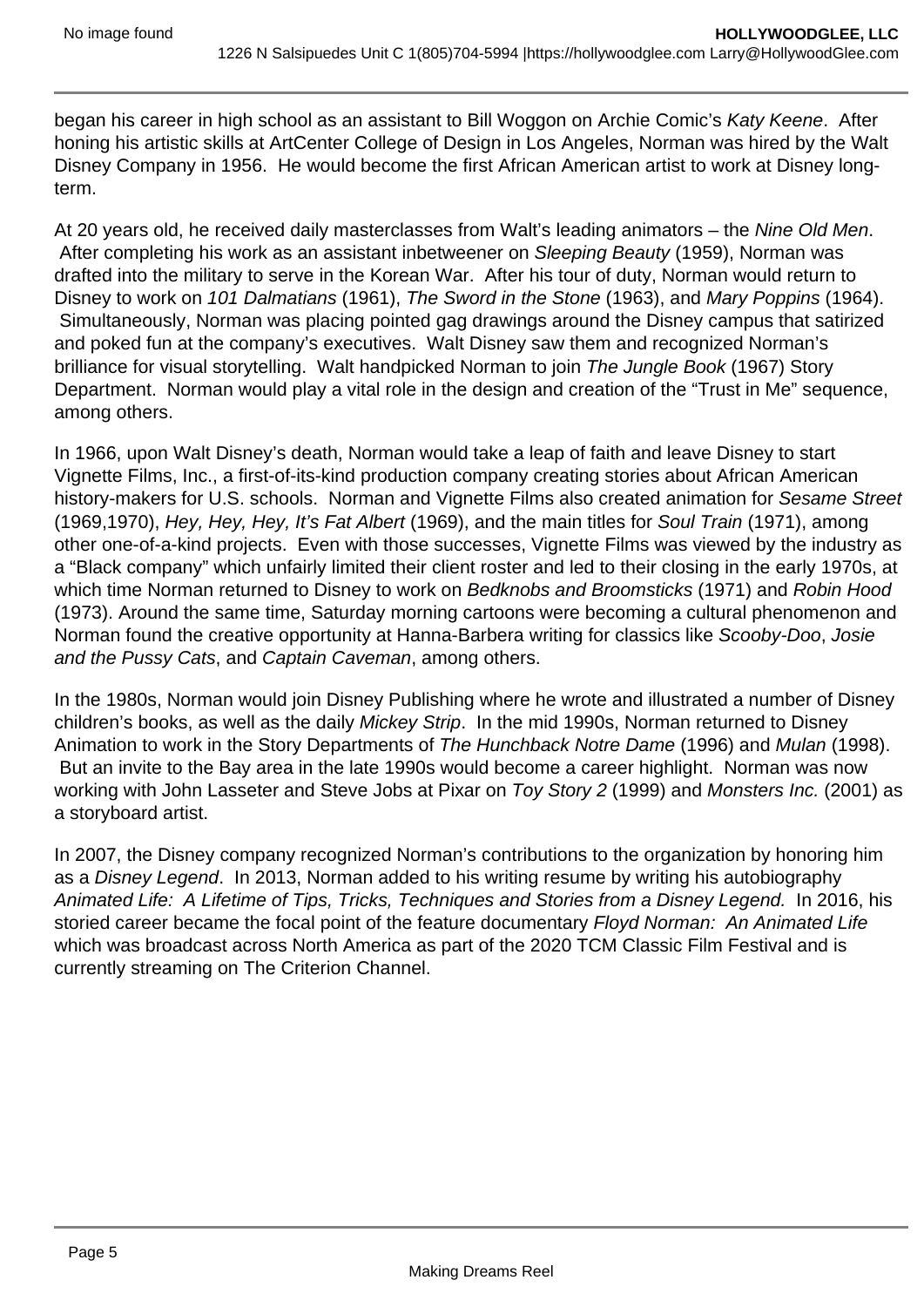Today, at 86, Norman continues to illustrate and consult, taking on diverse creative roles in and outside of Disney. In 2020, he notably returned to Sesame Street to create a new animation for the 50th season. In 2021, Floyd was sought out by NBA superstar Stephen Curry to create original storyboards depicting his 3-point record-breaker. Norman's illustrations helped raise nearly \$4 million for Curry's Eat. Learn. Play. Foundation. In 2022, Norman is being inducted into the Society of Illustrator's Hall of Fame, among other honors. He is currently creating a new book about the Disney legacy, amongother creative projects.

Floyd Norman continues to do what he loves with the passion of a man in his 20s – proof that age is just a number.

(Press release courtesy of Taryn Jacobs, Warner Media)

Larry Gleeson poses in front of TCM Past at the historic TCL Chinese Theatre in Hollywood, Calif. (F

**Category** 

- 1. #TCMFF
- 2. Hollywood
- 3. TCM Classic Film Festival

Tags

- 1. Bruce Dern
- 2. Floyd Norman
- 3. Hollywood
- 4. Piper Laurie

Date Created March 2022 Author